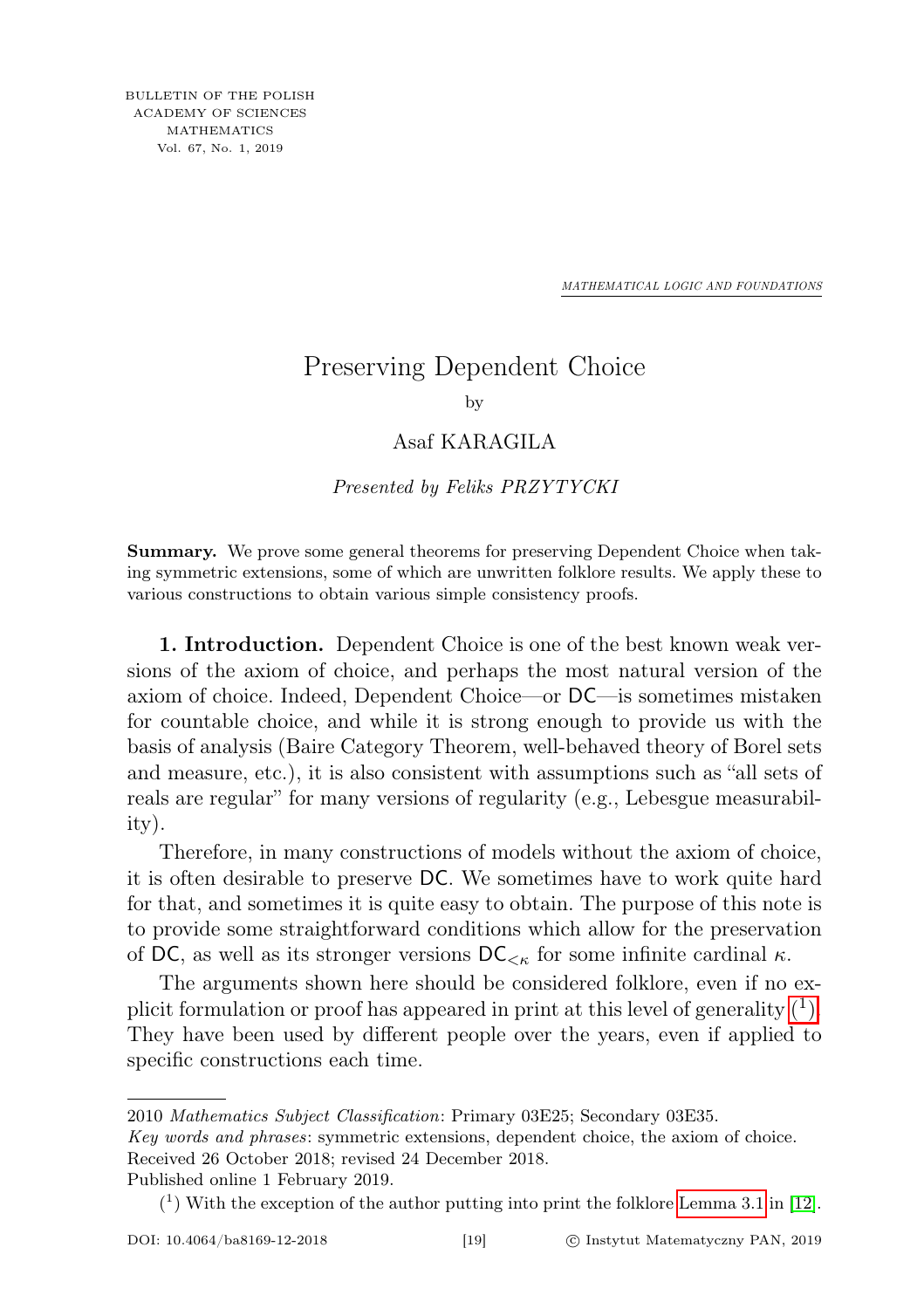2. Preliminaries. Our notation is mostly standard, and follows Jech [\[10\]](#page-10-1) for the most part. We use  $DC_{\lambda}$  to denote the statement "Every  $\lambda$ -closed tree has a chain of length  $\lambda$  or a maximal element", for the case  $\lambda = \omega$ we just write DC, and if  $\lambda$  is a limit cardinal,  $DC_{\leq \lambda}$  is the abbreviation of  $\forall \kappa < \lambda$ , DC<sub>K</sub>. Similarly, AC<sub> $\lambda$ </sub> will denote the statement "Every family of  $\lambda$ non-empty sets admits a choice function" and  $AC_{\leq \lambda}$  abbreviates  $\forall \kappa < \lambda, AC_{\kappa}$ (we will not use AC to mean  $AC_{\omega}$ , though, as AC denotes the axiom of choice).

Much has been written on DC, for example, if  $\lambda$  is singular then  $DC_{\leq \lambda}$ implies  $DC_{\lambda}$ ; see [\[10,](#page-10-1) Chapter 8] for details and more.

THEOREM 2.1 (folklore). For a regular cardinal  $\lambda$ ,  $DC_{\lambda}$  holds if and only if every  $\lambda^+$ -closed forcing is  $\lambda^+$ -distributive.

Sketch of proof. Assuming  $DC_{\lambda}$  the standard proof in ZFC translates immediately. In the other direction, if  $DC_{\lambda}$  fails, there is a tree which is  $\lambda$ -closed, but has no  $\lambda$ -chains and thus it is vacuously  $\lambda^+$ -closed; however forcing with the tree adds a  $\lambda$ -sequence, so it is a witness to the failure of distributivity.  $\blacksquare$ 

We will say that a class A is  $\kappa$ -closed if  $A^{\leq \kappa} \subseteq A$ . Of course this depends on the universe, and when that is not clear from context we will explicitly state what is the universe relative to which the closure is taken.

2.1. Some forcing shorthands. We will define and manipulate names in a fairly explicit manner. This means that we cannot make the usual simplifying assumptions that let us choose arbitrary names with this and that kind of properties. To that end, we define a few shorthand notations.

We say that a name  $\dot{y}$  appears in a name  $\dot{x}$  if there is an ordered pair  $\langle p, \dot{y} \rangle$  in  $\dot{x}$ . We similarly say a condition p appears in  $\dot{x}$  if there is an ordered pair  $\langle p, \dot{y} \rangle$  in  $\dot{x}$ .

If  $\{ \dot{y}_i \mid i \in I \}$  is a collection of names, we define  $\{ \dot{y}_i \mid i \in I \}$ <sup>\*</sup> to be the obvious way of turning it into a name, namely,  $\{\langle 1, \dot{y}_i \rangle | i \in I\}$ . This extends to other very canonical definitions, e.g.  $\langle \dot{x}, \dot{y} \rangle^{\bullet}$  is the simplest way of creating the name of an ordered pair with  $\dot{x}$  and  $\dot{y}$ . With this notation, by the way,  $\check{x} = {\{\check{y} \mid y \in x\}}^{\bullet}.$ 

Additionally, if  $\dot{x}$  is a name, and p is a condition, we write  $\dot{x}$  p for the name  $\{\langle q, \dot{y} \rangle | q \leq p, \dot{y} \text{ appears in } \dot{x}, q \Vdash \dot{y} \in \dot{x}\}.$  It is easy to verify that  $p \Vdash \dot{x} = \dot{x} \restriction p$ , and if  $q \perp p$ , then  $q \Vdash \dot{x} \restriction p = \emptyset$ .

**2.2. Symmetric extensions.** If  $\mathbb{P}$  is a forcing, and  $\pi$  is an automorphism of  $\mathbb{P}$ , then  $\pi$  extends to  $\mathbb{P}$ -names recursively:

$$
\pi \dot{x} = \{ \langle \pi p, \pi \dot{y} \rangle \mid \langle p, \dot{y} \rangle \in \dot{x} \}.
$$

This action also respects the forcing relation, as shown in the following lemma.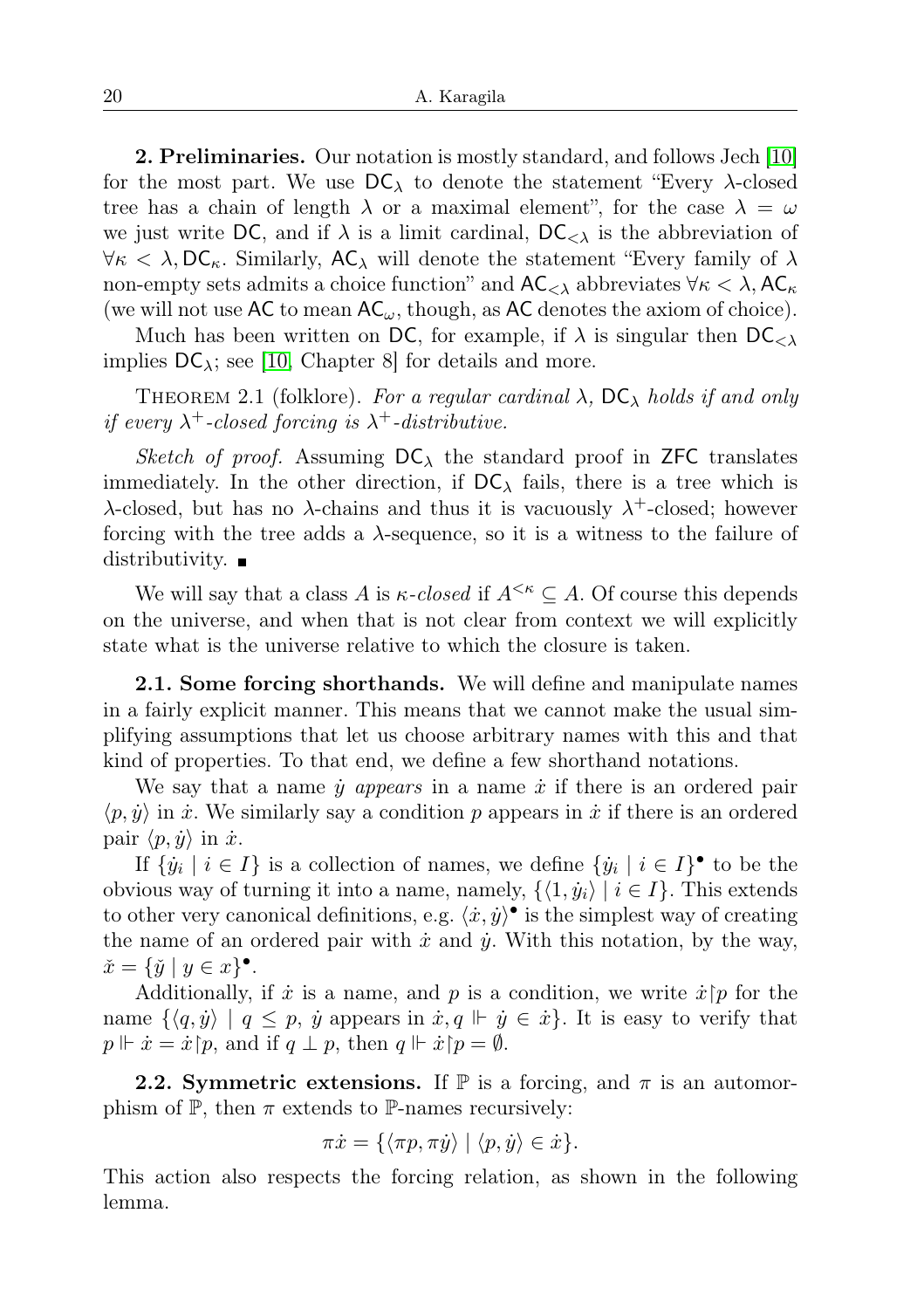LEMMA (the symmetry lemma). Suppose that  $p \in \mathbb{P}$  is a condition,  $\dot{x}$ is a P-name,  $\varphi(\dot{x})$  is a formula in the language of forcing, and  $\pi$  is an automorphism of P, then

$$
p \Vdash \varphi(\dot{x}) \iff \pi p \Vdash \varphi(\pi \dot{x}).
$$

Fix an automorphism group  $\mathscr{G} \leq \text{Aut}(\mathbb{P})$ . We say that  $\mathscr{F}$  is a normal filter of subgroups of  $\mathscr G$  if it is a filter on the lattice of subgroups which is closed under conjugations. Namely,  $\mathscr F$  is closed under supergroups (with respect to  $\mathscr G$  and intersections, and if  $\pi \in \mathscr G$  and  $H \in \mathscr F$ , then  $\pi H \pi^{-1} \in \mathscr F$ as well. If  $\mathbb P$  is a forcing,  $\mathscr G$  is an automorphism group of  $\mathbb P$ , and  $\mathscr F$  is a normal filter of subgroups of  $\mathscr{G}$ , we say that  $\langle \mathbb{P}, \mathscr{G}, \mathscr{F} \rangle$  is a symmetric system  $(2)$ .

We say that a P-name is  $\mathscr{F}$ -symmetric if  $\text{sym}_{\mathscr{G}}(\dot{x}) = \{ \pi \in \mathscr{G} \mid \pi \dot{x} = \dot{x} \} \in \mathscr{F}$ , and if this property holds hereditarily for names which appear in  $\dot{x}$ , we say that  $\dot{x}$  is hereditarily  $\mathscr{F}$ -symmetric. The class of hereditarily  $\mathscr{F}$ -symmetric names is denoted by  $\mathsf{HS}_{\mathscr{F}}$ . We will omit the subscripts when it is clear what the symmetric system is, which will be most of the time.

THEOREM. Suppose that  $\langle \mathbb{P}, \mathcal{G}, \mathcal{F} \rangle$  is a symmetric system, and let G be a V-generic filter. Then  $M = HS^G = \{ \dot{x}^G \mid \dot{x} \in HS \}$  is a transitive class of  $V[G]$  such that  $V \subseteq M \subseteq V[G]$ , and M is a class model of ZF.

The model  $M$  in the above theorem is called a *symmetric extension* of  $V$ . Finally, we have a symmetric forcing relation,  $\mathbb{H}^{\mathsf{HS}}$ , which is the relativization of the forcing to the symmetric extension, and which satisfies the same basic properties as .

Definition 2.2. If  $\langle \mathbb{P}, \mathcal{G}, \mathcal{F} \rangle$  is a symmetric system, we say that a condition  $p \in \mathbb{P}$  is tenacious if  $\{\pi \in \mathscr{G} \mid \pi p = p\} \in \mathscr{F}$ . We say that  $\mathbb{P}$  is tenacious if there is a dense subset of tenacious conditions.

It turns out that this concept is somewhat redundant, and if  $\langle \mathbb{P}, \mathcal{G}, \mathcal{F} \rangle$  is a symmetric system, then we can define a forcing  $\mathbb{P}^* \subseteq \mathbb{P}$  such that  $\langle \mathbb{P}^*, \mathscr{G}, \mathscr{F} \rangle$ is equivalent to  $\langle \mathbb{P}, \mathscr{G}, \mathscr{F} \rangle$  and it is not only tenacious, but in fact every condition is tenacious, as was shown in [\[13,](#page-10-2) §12]. So when it is useful, we may assume  $\mathbb P$  is tenacious without loss of generality.

3. Dependent Choice in symmetric extensions. In [\[12\]](#page-10-0) we proved the following folklore lemma.

<span id="page-2-0"></span>LEMMA 3.1 ([\[12,](#page-10-0) Lemma 2.1]). Assume ZFC holds. Suppose that  $\langle \mathbb{P}, \mathcal{G}, \mathcal{F} \rangle$ is a symmetric system such that  $\mathbb P$  is  $\lambda$ -closed and  $\mathscr F$  is  $\lambda$ -complete. Then  $\mathbb{H}^{\mathsf{HS}}$  DC<sub>< $\lambda$ </sub>.

<span id="page-2-1"></span> $(2)$  In many cases, it is enough to consider a normal filter base of subgroups, rather than a filter of subgroups, and we will not bother to make the distinction.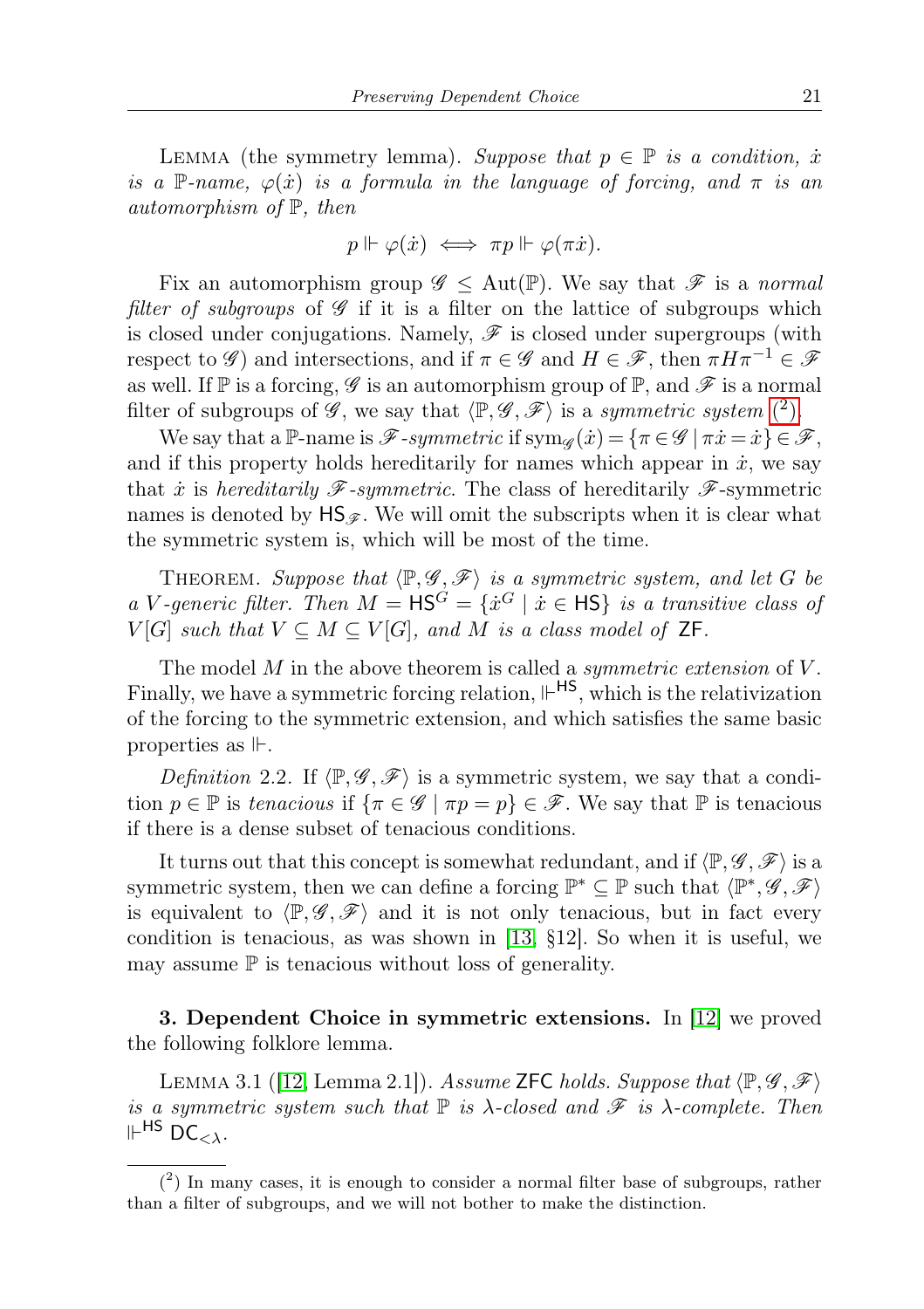The proof is simple enough to merit repeating. But to simplify generalizations and variations, we will first extract the following lemma from the standard proof.

LEMMA 3.2. Suppose M is a  $\lambda$ -closed inner model of N. If  $N \models \mathsf{DC}_{\leq \lambda}$ , then  $M \models DC_{< \lambda}$ .

*Proof.* Suppose that N satisfies  $DC_{\leq \lambda}$ , and let  $T \in M$  be a  $\kappa$ -closed tree without maximal element, for some  $\kappa < \lambda$ . By  $\lambda$ -closure of M, T is also  $\kappa$ -closed in N, and therefore has a branch there, and this branch is a function from  $\kappa$  to T, so it is in M, as wanted.

*Proof of [Lemma 3.1.](#page-2-0)* Let G be a V-generic filter, and let M be  $HS<sup>G</sup>$ . It is enough, by the previous lemma, to prove that  $M^{\kappa} \subseteq M$  for all  $\kappa < \lambda$ . And indeed, if  $f: \kappa \to M$  for some  $\kappa < \lambda$ , let  $\dot{f}$  be a name for f such that all the names appearing in  $\dot{f}$  are of the form  $\langle \check{\alpha}, \dot{y} \rangle^{\bullet}$  where  $\dot{y} \in \mathsf{HS}$ .

Let p be any condition such that  $p \Vdash "f$  is a function", set  $p_0 = p$ , and recursively extend  $p_{\alpha}$  to  $p_{\alpha+1}$  such that  $p_{\alpha+1}$  decides the value of  $\dot{f}(\check{\alpha})$ , going through limit steps using the fact that  $\mathbb P$  is  $\lambda$ -closed. Finally, for all  $\alpha < \kappa$ there is a name  $\dot{y}_{\alpha} \in \mathsf{HS}$  such that  $p_{\kappa} \Vdash \dot{f}(\check{\alpha}) = \dot{y}_{\alpha}$ ; define

$$
\dot{g} = \{ \langle \check{\alpha}, \dot{y}_{\alpha} \rangle^{\bullet} \mid \alpha < \kappa \}^{\bullet}.
$$

Let  $H = \bigcap_{\alpha < \kappa} \text{sym}(\dot{y}_\alpha)$ . By  $\lambda$ -closure of  $\mathscr{F}, H \in \mathscr{F}$ . It is easy to verify that H is a subgroup of sym $(j)$ , so  $j \in \textsf{HS}$  and  $p_{\kappa} \Vdash j = \dot{f}$ . This means that there is a dense open set of conditions  $q \leq p$  such that for some  $\dot{g} \in \mathsf{HS}$ ,  $q \Vdash \dot{g} = \dot{f}$ , so by genericity,  $\dot{f}^G = f \in \dot{M}$  as wanted. Now by the previous lemma,  $M \models \mathsf{DC}_\kappa$  for all  $\kappa < \lambda$ .

<span id="page-3-1"></span>LEMMA 3.3. We can replace  $\mathbb{P}$  is  $\lambda$ -closed" by  $\mathbb{P}$  has the  $\lambda$ -c.c." in *[Lemma](#page-2-0)* 3.1  $(^{3})$  $(^{3})$ .

Sketch of proof. We again appeal to the argument that M is  $\lambda$ -closed in  $V[G]$ . Suppose that f is a P-name for a function  $f: \kappa \to M$ .

For every  $\alpha < \kappa$ , let  $D_{\alpha}$  be a maximal antichain of conditions p such that for some  $\dot{y}_p \in \mathsf{HS}$ ,  $p \Vdash \dot{f}(\check{\alpha}) = \dot{y}_p$ . We can now define  $\dot{y}_\alpha$  to be the name obtained by  $\bigcup_{p\in D_{\alpha}}\dot{y}_p$   $\hat{p}$ . Without loss of generality we may assume that each condition is tenacious, so by intersecting, we can assume that  $\pi \in \text{sym}(\dot{y}_p)$  means that  $\pi p = p$ . In particular, by  $\lambda$ -completeness of  $\mathscr{F}$ ,  $\bigcap_{p\in D_{\alpha}} sym(\dot{y}_p) \in \mathscr{F}$  and it is easy to see that this intersection is a subgroup of sym $(\dot{y}_\alpha)$ . Therefore,  $\dot{y}_\alpha \in \mathsf{HS}$ .

It follows that  $\bigcap_{\alpha<\kappa}$  sym $(\dot{y}_{\alpha})\in\mathscr{F}$  and therefore  $\dot{g}=\{\langle\check{\alpha},\dot{y}_{\alpha}\rangle^{\bullet}\mid\alpha<\kappa\}^{\bullet}$ is such that  $\dot{g} \in \mathsf{HS}$ . Since  $\Vdash \dot{f} = \dot{g}$ , it follows that  $f \in M$ . ■

<span id="page-3-0"></span><sup>(</sup> 3 ) Amitayu Banerjee has let us know that he has independently made a similar observation.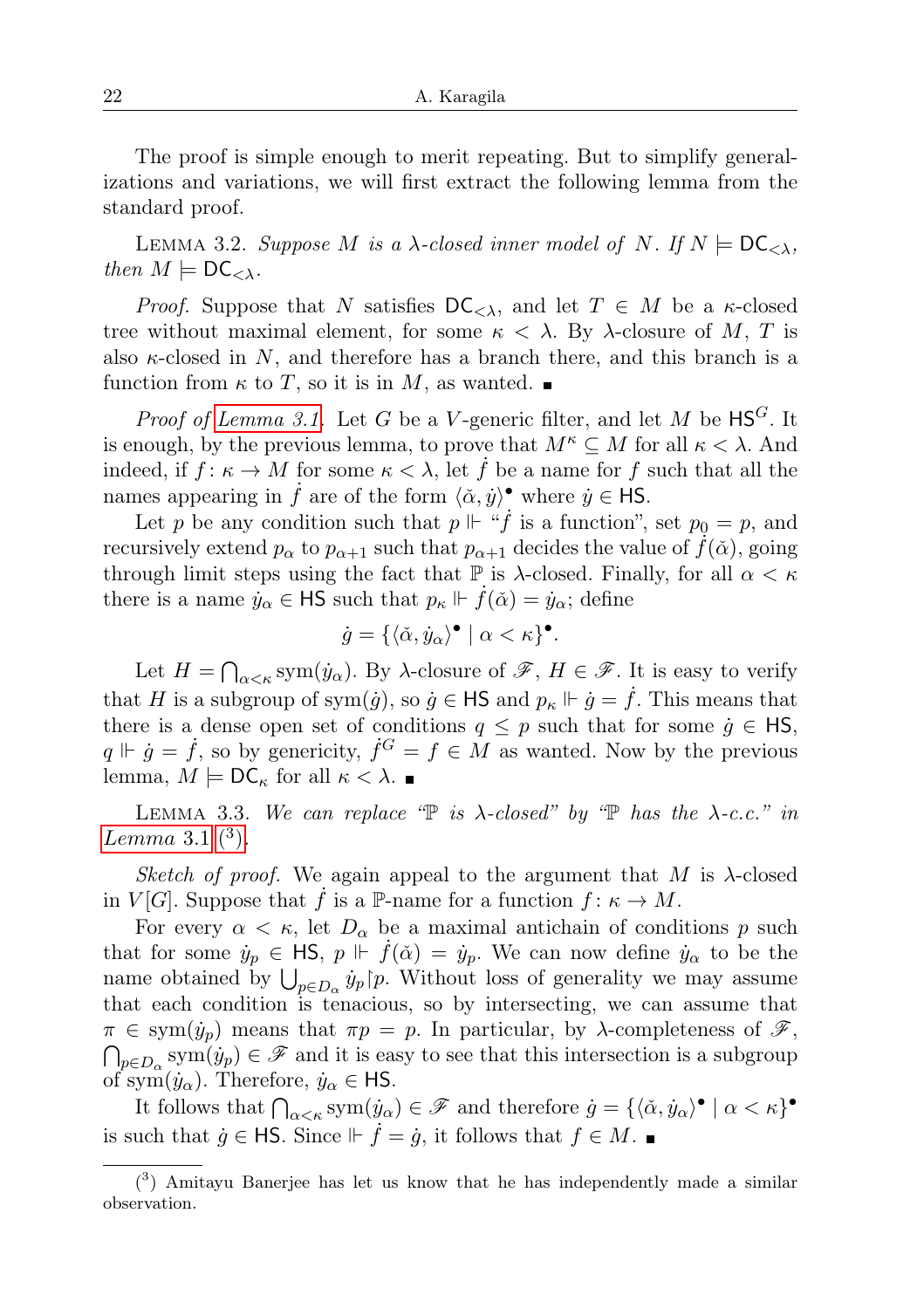This shows that if  $\mathscr F$  is  $\sigma$ -closed, then both c.c.c. and  $\sigma$ -closed forcings would preserve DC. Philipp Schlicht raised a natural question: will properness suffice?

<span id="page-4-0"></span>LEMMA 3.4. If  $\mathbb P$  is proper and  $\mathscr F$  is  $\sigma$ -complete, then DC is preserved.

Sketch of proof. Let G be a V-generic filter, and M the symmetric extension given by  $HS^G$ . Suppose that  $f : \omega \to M$  is a function, and let f be a name for it, and let  $p$  be some condition which forces that  $f$  is a function into HS.

Let N be a countable elementary submodel of  $H(\theta)$  for a sufficiently large  $\theta$ , with  $\langle \mathbb{P}, \mathscr{G}, \mathscr{F} \rangle, \dot{f}, p \in N$ . By elementarity, N contains "enough" names from  $\mathsf{HS}$  to compute all the possible values of  $f$ ; as there are only countably many of those, we can intersect the relevant groups and remain in  $\mathscr F$  to fix all the necessary names. Next, find an N-generic condition extending  $p$ , and use it to define a name for a function in HS which the N-generic condition will force to be equal to  $f$ . By density, this must have happened in  $V[G]$ , so  $f \in M$ .

The keen eyed reader might have noticed at this point that all these proofs have the same flavor: the symmetric extension is closed under  $\langle \kappa \text{-sequences} \rangle$ in the full extension. Does that provide us with a full characterization of symmetric extensions which satisfy  $DC_{< \kappa}$ ?

The answer is negative, as was to be expected. Let  $\langle \mathbb{P}, \mathcal{G}, \mathcal{F} \rangle$  be any symmetric system which preserves  $DC_{\leq \kappa}$ , and consider the product of  $\langle \mathbb{P}, \mathcal{G}, \mathcal{F} \rangle$ with the symmetric system  $\langle \text{Add}(\omega, 1), \text{Aut}(\text{Add}(\omega, 1)), \{\text{Aut}(\text{Add}(\omega, 1))\}\rangle.$ Namely, we take the product of  $\mathbb P$  with adding a single Cohen real, the full automorphism group, and the trivial filter of subgroups. It is not hard to see that only P-names can be symmetric in this extension, so the symmetric extension is the same as that given just by  $\langle P, \mathcal{G}, \mathcal{F} \rangle$ ; but the full generic extension contains a Cohen real, therefore  $\sigma$ -closure is violated.

But is this the only trivial obstruction? The following theorem shows that morally, the answer is yes. We will need the axiom SVC, "Small Violation of Choice", formulated by Andreas Blass [\[5\]](#page-10-3). The axiom can be stated as "the axiom of choice can be forced with a set-forcing". In particular, symmetric extensions satisfy SVC, at least under the assumption that the ground model did.

THEOREM 3.5. Suppose that  $M \models DC_{\leq \kappa} + \text{SVC}$ . Then M is  $\kappa$ -closed in a model of ZFC.

*Proof.* Without loss of generality we can assume that  $\kappa$  is the least such that  $DC_{\kappa}$  fails. From [\[10,](#page-10-1) Theorem 8.1] it follows that  $\kappa$  is regular. Recall that SVC can be restated as "there exists a set  $X$  such that forcing a wellordering of X forces the axiom of choice". Since  $DC_{\leq \kappa}$  holds, we can force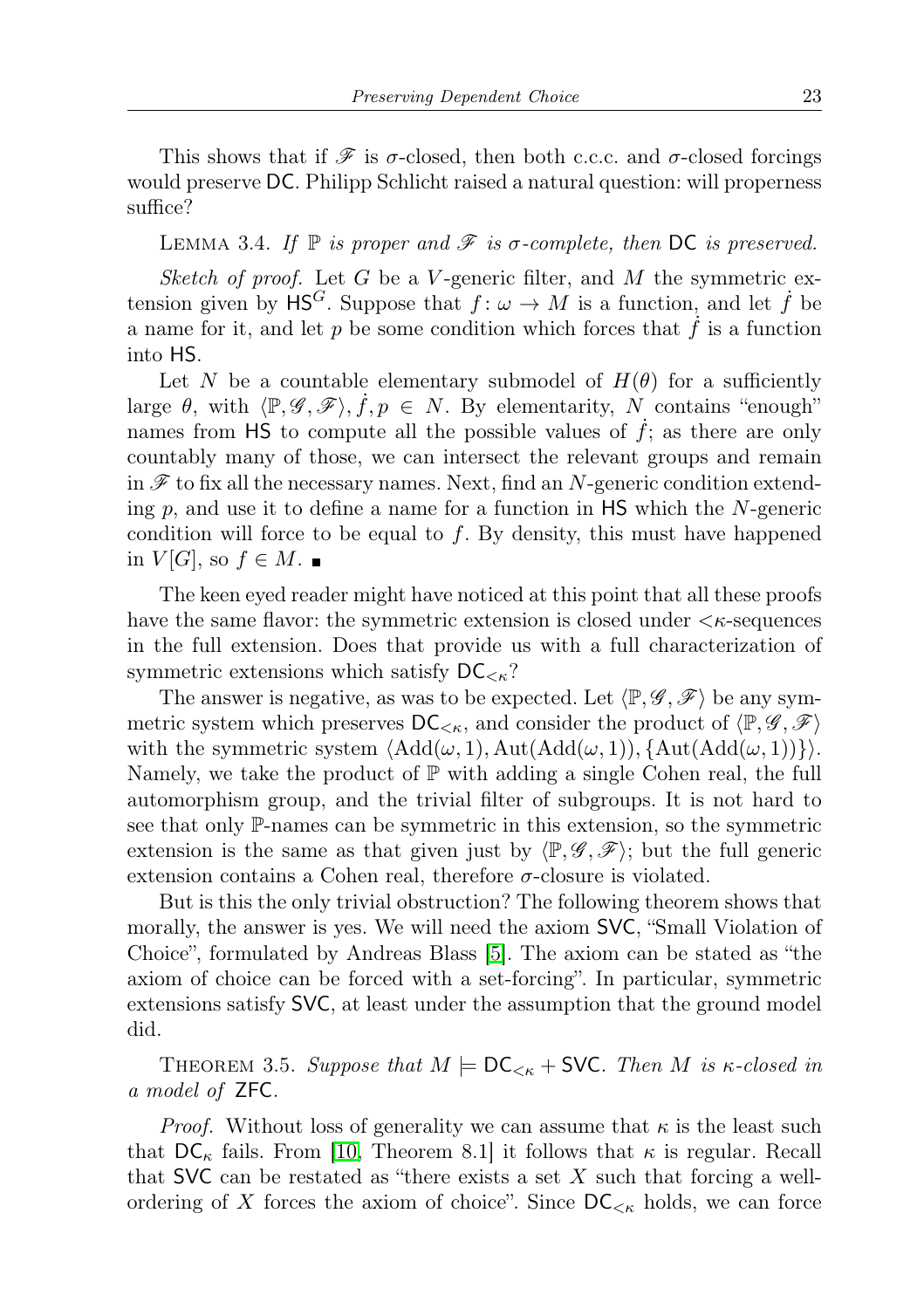a well-ordering of X of type  $\kappa$  by initial segments. By  $DC_{\leq \kappa}$  this forcing is  $\kappa$ -closed and does not add  $\langle \kappa$ -sequences. Therefore M is a  $\kappa$ -closed inner model of a model of ZFC.

SVC should not be necessary, but it is *somewhat* necessary. On the one hand, it is easy to construct a class-symmetric extension which is κ-closed, but does not satisfy SVC (e.g. the class extensions given in [\[12\]](#page-10-0)). On the other hand, if it is consistent (modulo large cardinal hypotheses) with  $ZF + DC$ that all successor cardinals have cofinality  $\omega_1$ , or in a generalized Morris-style model satisfying  $DC$  (see [\[14\]](#page-10-4) for details)  $(4)$ , then such a model cannot be extended to a model of ZFC without adding ordinals. In particular, this model is not  $\aleph_1$ -closed in a model of ZFC.

Finally, we remark that it is quite easy to verify that a  $\sigma$ -closed forcing must preserve DC. In a more general way, we can prove that a proper forcing cannot violate DC. For a complete discussion of properness in ZF, see the author's work with David Asperó [\[2\]](#page-10-5).

## 4. Some applications

<span id="page-5-1"></span>4.1. Failure of GCH at limit cardinals below a supercompact cardinal. Arthur Apter [\[1\]](#page-10-6) proved the following theorem:

THEOREM ([\[1,](#page-10-6) Theorem 3]). Assume  $V \models$  "ZFC + GCH +  $\kappa$  is supercompact". Then there is a symmetric extension in which  $AC_{\omega}$  fails,  $\kappa$  is a regular limit cardinal and supercompact, and GCH holds at a limit cardinal  $\delta$  if and only if  $\delta > \kappa$ .

Of course, there are some concessions to be made. Supercompactness here is meant in the sense of ultrafilters, which is weaker than the sense of embedding (e.g.  $\omega_1$  can be supercompact in the sense used by Apter, but it cannot be the critical point of an elementary embedding). In addition GCH is weakened to mean that there is no injection from  $\delta^{++}$  into  $\mathcal{P}(\delta)$ —because of the classical theorem that GCH (in its standard formulations) implies the axiom of choice.

At the end Apter asks whether or not this result can be improved by having some weak form of the axiom of choice hold. Amitayu Banerjee pointed out that [Lemma 3.3](#page-3-1) gives a simple answer based on Apter's original construction.

THEOREM 4.1. Assume  $V \models$  "ZFC + GCH +  $\kappa$  is supercompact". Then there is a symmetric extension in which  $DC_{\leq \kappa}$  holds,  $\kappa$  is a regular limit cardinal and supercompact, and  $GCH$  holds for a limit cardinal  $\delta$  if and only if  $\delta > \kappa$ .

<span id="page-5-0"></span> $(4)$  Neither statement is known to be consistent with ZF + DC. We conjecture the latter is consistent.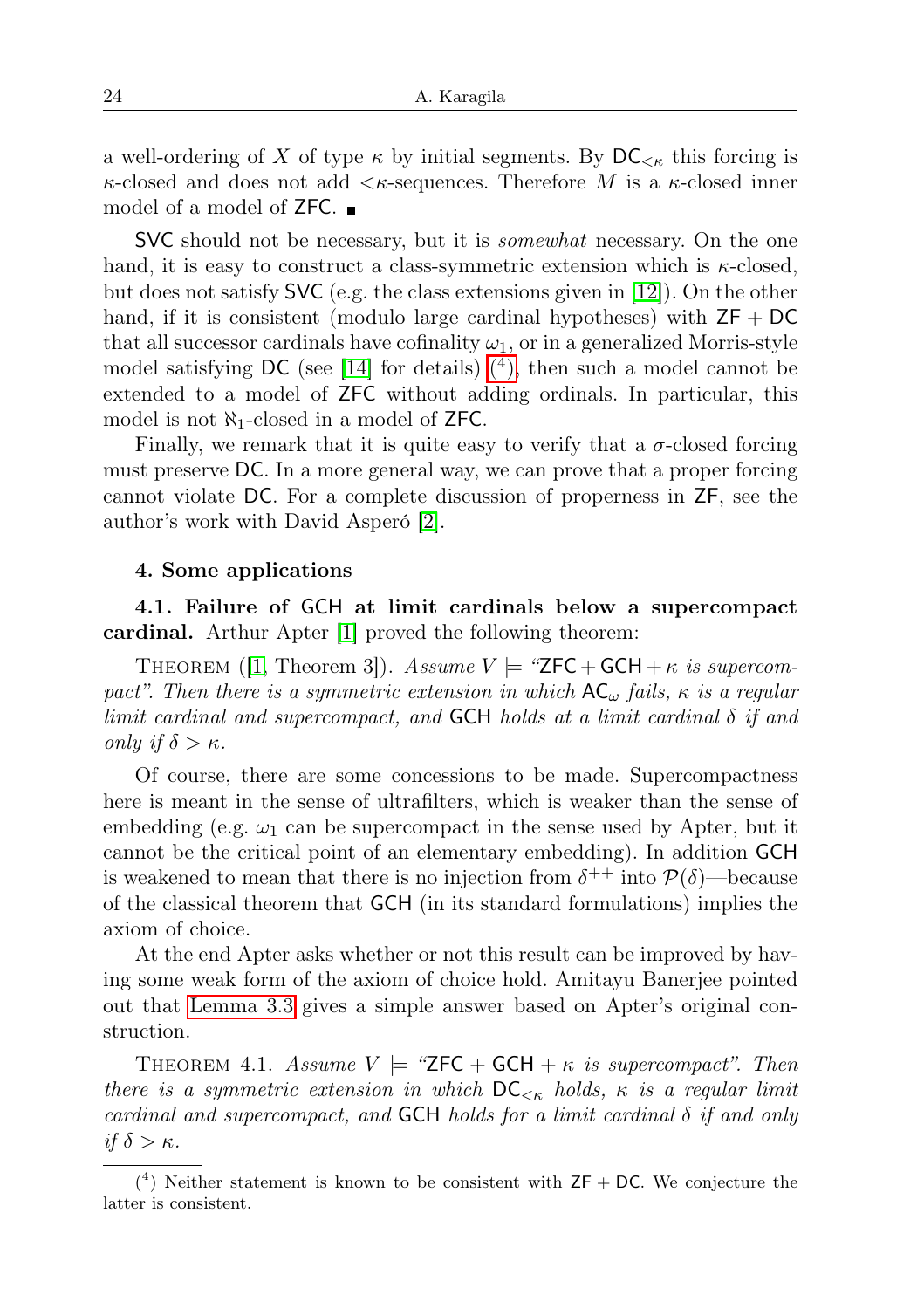*Proof.* Apter's proof begins by preparing V so that  $\kappa$  is indestructibly supercompact and there is a club  $C \subseteq \kappa$  such that  $\min C = \omega$ , the successor points are inaccessible, and for all  $\delta \in C$ ,  $2^{\delta} = 2^{\delta^+} = \delta^{++}$ .

Let  $\langle \kappa_i | i \rangle \kappa \rangle$  be a continuous enumeration of C. Then  $\mathbb P$  is the Easton support product of  $Col(\kappa_i^{++}, \langle \kappa_{i+1})$ . We take  $\mathscr G$  to be the Easton support product of the automorphism groups of each collapse, and  $\mathscr F$  is the filter generated by the groups of the form

$$
fix(\alpha) = \left\{ \pi \in \prod_{i \in C} Aut(\text{Col}(\kappa_i^{++}, \langle \kappa_{i+1}) ) \mid \pi \upharpoonright \alpha = id \right\}.
$$

Namely, the filter is generated by groups which concentrate on only applying permutations above some fixed initial segment. Let  $G$  be a  $V$ -generic filter for  $\mathbb P$  and let  $M$  denote the symmetric extension.

Clearly,  $\mathscr F$  is  $\kappa$ -complete, and the Easton product is  $\kappa$ -c.c., so [Lemma 3.3](#page-3-1) implies  $DC_{\leq \kappa}$ , and by [\[7,](#page-10-7) Lemma 3.3],  $\kappa$  remains supercompact. Since GCH held in V above  $\kappa$ , and  $\mathbb{P} \subseteq V_{\kappa}$ , it follows that for any limit cardinal  $\delta > \kappa$ , there is no injection from  $\delta^{++}$  into  $\mathcal{P}(\delta)$ , since there is no such injection in  $V[G]$ , which agrees with V on cardinals above  $\kappa$ .

It remains to show that if  $\delta \leq \kappa$  is a limit cardinal, then  $\delta^{++}$  can be injected into  $\mathcal{P}(\delta)$ . For this note that  $V_{\kappa}^M = V_{\kappa}^{V[G]}$ , so it is enough to prove this in  $V[G]$ .

First, note that if  $\delta < \kappa$  is a limit cardinal in M then there is some limit ordinal  $i < \kappa$  such that  $\delta = \kappa_i$ . Next, note that the Easton product above *i* is  $\delta^{++}$ -closed, so it neither adds subsets to  $\delta$  nor collapses  $\delta^{++}$ ; and the product up to *i* is  $\delta^+$ -c.c., so it does not collapse  $\delta^{++}$  either.

Finally, the same holds for  $\kappa$  itself, although in M there is no well-ordering of  $\mathcal{P}(\kappa)$ , so we have to settle for the fact that  $\kappa^{++}$  injects into  $\mathcal{P}(\kappa)$  by the same arguments as above.  $\blacksquare$ 

4.2. Sets of reals and Dependent Choice. In recent times, there is a renewed interest in many "irregularity properties" of sets of reals consistent with the failure of the axiom of choice already at that level—namely, the existence of Luzin sets, Hamel bases, etc., in models where R cannot be well-ordered. The natural question after each positive answer is whether or not DC can be added. Perhaps unsurprisingly, the answer is almost always positive. Much of this work has been done by Brendle, Castiblanco, Schindler, Wu, and Yu [\[6\]](#page-10-8). We will prove a simpler result of the same flavor, using simplified arguments. For simplicity, all the results in this part assume  $V = L$ .

Recall that a *Luzin set* is an uncountable set of reals whose intersection with every nowhere dense set is countable. It is a classical theorem that the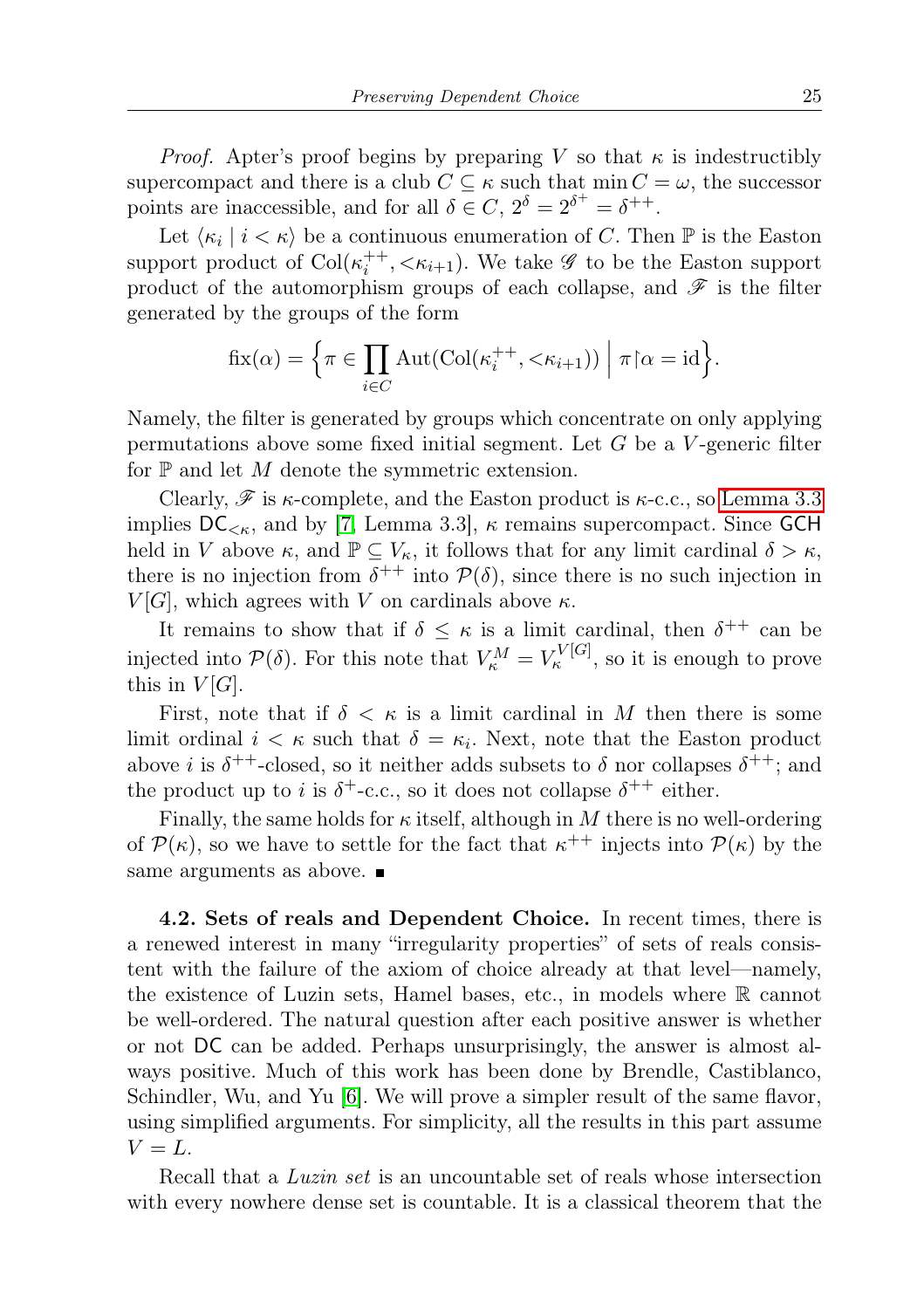Continuum Hypothesis implies the existence of a Luzin set; moreover, forcing with  $Add(\omega, \omega_1)$  $Add(\omega, \omega_1)$  (<sup>5</sup>) adds a Luzin set.

Take  $\mathbb{P} = \text{Add}(\omega, \omega_1)$  with the permutation group of  $\omega_1$  acting on  $\mathbb{P}$  by  $\pi p(\pi \alpha, n) = p(\alpha, n)$ , and let  $\mathscr F$  be generated by fix( $\alpha$ ) for  $\alpha < \omega_1$ , where  $fix(\alpha)$  is  $\{\pi \mid \pi \alpha = id\}$ . This symmetric system satisfies [Lemma 3.3,](#page-3-1) and therefore DC holds in the extension.

Moreover, by a standard argument, the set  $A$  of Cohen generics is in the model, but its enumeration is not. In particular, R cannot be well-ordered there. Finally, A is of course uncountable. And given any nowhere dense set F, let x be a code for F  $(6)$ ; by c.c.c. there is a countable part of  $\mathbb P$ where x was added; but then any  $a \in A$  outside that part is Cohen generic over  $L[x]$ , and is therefore not in F. So  $A \cap F$  is countable.

Replacing the Cohen reals by Sacks reals, and the finite support product by a countable support product, we lose the c.c.c. property, but the forcing is still proper, as shown by Baumgartner in [\[3\]](#page-10-9). By [Lemma 3.4](#page-4-0) it is enough to obtain DC  $(7)$ . In this model we also find that every real was added by a countable part of the product, although in this case this is due to homogeneity rather than the chain condition. In  $|6|$ , the construction goes on to force a Burstin set, which is a Hamel basis with the additional property of being a Bernstein set. This second forcing is  $\sigma$ -closed, so it preserves DC.

This last part raises an interesting question. In [\[4\]](#page-10-10) the authors show that in Cohen's model there is a Hamel basis for  $\mathbb R$  over  $\mathbb Q$ . Cohen's model is famous for having a Dedekind-finite set of reals, and therefore DC fails quite badly. However, it is also very different from Feferman's construction of a model satisfying  $V = L(\mathbb{R})$  where the Boolean Prime Ideal theorem fails, in that the set of Cohen reals is in Cohen's model but not in Feferman's model. This is important because the proof in [\[4\]](#page-10-10) relies on this very fact. In [\[6\]](#page-10-8) the construction goes through  $L(\mathbb{R})$ , where the set of Sacks reals is not present.

QUESTION 4.2. Let  $M$  be the symmetric extension obtained by forcing with a countable support product of Sacks reals of length  $\omega_1$  as described above. Is there a Hamel basis for  $\mathbb R$  over  $\mathbb Q$  in M?

4.3. Generic structures. Wilfrid Hodges' influential paper [\[8\]](#page-10-11) presents six constructions of rings that have seemingly impossible properties, proving once more the necessity of the axiom of choice in the study of algebraic structures. His constructions rely on Lemma 3 called "Removal of subsets", which allows the transfer of a countable structure with certain properties to

<span id="page-7-0"></span><sup>&</sup>lt;sup>(5)</sup> Or more generally,  $Add(\omega, 2^{\aleph_0})$ .

<span id="page-7-2"></span><span id="page-7-1"></span><sup>(</sup> 6 ) Since DC holds, every Borel set has a code.

 $(7)$  One can also note that the product of  $\aleph_2$  copies of Sacks reals, over a model of CH, will satisfy  $\aleph_2$ -c.c., so by taking a suitable construction just [Lemma 3.3](#page-3-1) provides us with  $\mathsf{DC}_{\omega_1}$ .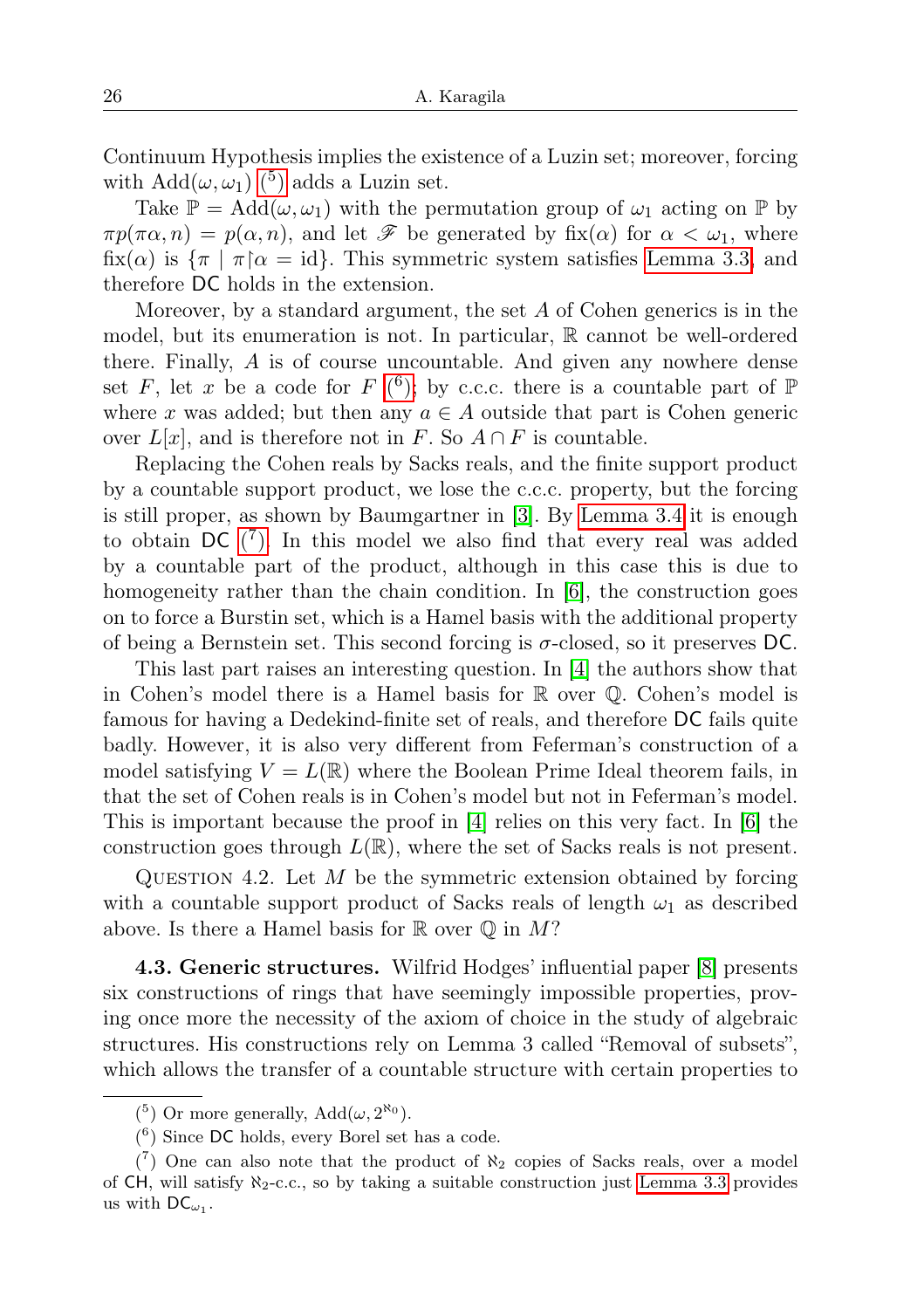a model of ZF where the structure has only "a few subsets". The lemma is proved in [\[9,](#page-10-12) Lemma 3.7]. The proof goes through a more general construction, and then focuses on the case where  $\kappa = \omega$ ; however, by replacing  $\omega$  by  $\kappa$ (and finite by  $\langle \kappa \rangle$ ) in the definitions relevant for the Removal of subsets, one immediately gets the consistency of  $DC_{<\kappa}$  with the modified lemma.

We extend this type of lemma to allow for  $DC_{< \kappa}$  to hold, if one assumes a little more. For the remainder of this section,  $\mathcal L$  is a fixed first-order language, and  $\kappa$  is a fixed regular cardinal.

For an *L*-structure M, we say that  $X \subseteq M^n$  is *k*-supported if there exists  $Y \subseteq M$  such that  $|Y| < \kappa$ , and  $\pi$  is any automorphism which fixes Y pointwise, then  $X = \{\pi \vec{x} \mid \vec{x} \in X\}$ . Similarly, a sequence of relations is  $\kappa$ -supported if it is uniformly  $\kappa$ -supported.

Finally, we say that M is  $\kappa$ -homogeneous if whenever  $A \subseteq M$  and  $|A| < \kappa$ , if  $B \subseteq M$  is such that  $f: A \to B$  is an isomorphism of  $\mathcal{L}$ -substructures of M, then  $f$  can be extended to an automorphism of  $M$ . It is well-known that if M is  $\kappa$ -homogeneous, and  $A \equiv_N B$  for some  $N \in [M]^{<\kappa}$ , then there is an automorphism mapping  $A$  to  $B$  which fixes  $N$  pointwise.

THEOREM 4.3. Suppose that M is a  $\kappa$ -homogeneous  $\mathcal{L}$ -structure. There exists a symmetric extension  $W \subseteq V[G]$  in which there is an  $\mathcal{L}$ -structure such that  $A \cong M$  in  $V[G]$ , but in W the only subsets of A are those which are  $\kappa$ -supported.

*Proof.* Let  $\mathbb{P} = \text{Add}(\kappa, M \times \kappa)$ . We define  $\mathscr G$  to be  $\text{Aut}(M)\wr S_{\kappa}$ , the wreath product of the automorphism group of M with the permutation group of  $\kappa$ , which is itself a permutation group of  $M \times \kappa$ . A permutation  $\pi \in \mathscr{G}$  is made from an automorphism  $\pi^* \in \text{Aut}(M)$ , and for each  $m \in M$  a permutation of  $\kappa$ , denoted by  $\pi_m$ , and  $\pi(m,\alpha) = (\pi^*(m), \pi_m(\alpha))$ . We define the action of  $\mathscr G$  on  $\mathbb P$  in the standard way,

$$
\pi p(\pi^*(m), \pi_m(\alpha), \beta) = p(m, \alpha, \beta).
$$

Finally, for  $N \subseteq M$  and  $E \subseteq \kappa$  we define

$$
fix(N, E) = \{ \pi \in \mathscr{G} \mid \pi^* \upharpoonright N = id \land \forall n \in N, \pi_n \upharpoonright E = id \},
$$

and  $\mathscr{F}$  is the filter generated by  $\{\text{fix}(N, E) \mid N \in [M]^{<\kappa}, E \in [\kappa]^{<\kappa}\}.$ 

Indeed, it is not hard to see that the conditions of [Lemma 3.1](#page-2-0) and  $DC_{< \kappa}$ must hold in the symmetric extension given by this symmetric system. Let G be a V-generic filter for  $\mathbb{P}$ , and let W denote the symmetric extension.

For  $m \in M$  and  $\alpha < \kappa$  let  $\dot{x}_{m,\alpha}$  be the name  $\{\langle p,\beta\rangle \mid p(m,\alpha,\beta)=1\},$  $a_m$  be the name  $\{\dot{x}_{m,\alpha} \mid \alpha < \kappa\}$  and  $\dot{A} = \{\dot{a}_m \mid m \in M\}$ . Standard arguments show that for all  $\pi \in \mathscr{G}$ ,  $\pi \dot{x}_{m,\alpha} = \dot{x}_{\pi^*(m),\pi_m(\alpha)}$  and  $\pi \dot{a}_m = \dot{a}_{\pi^*(m)}$ , and so  $\pi \dot{A} = \dot{A}$ . Therefore all these names are symmetric.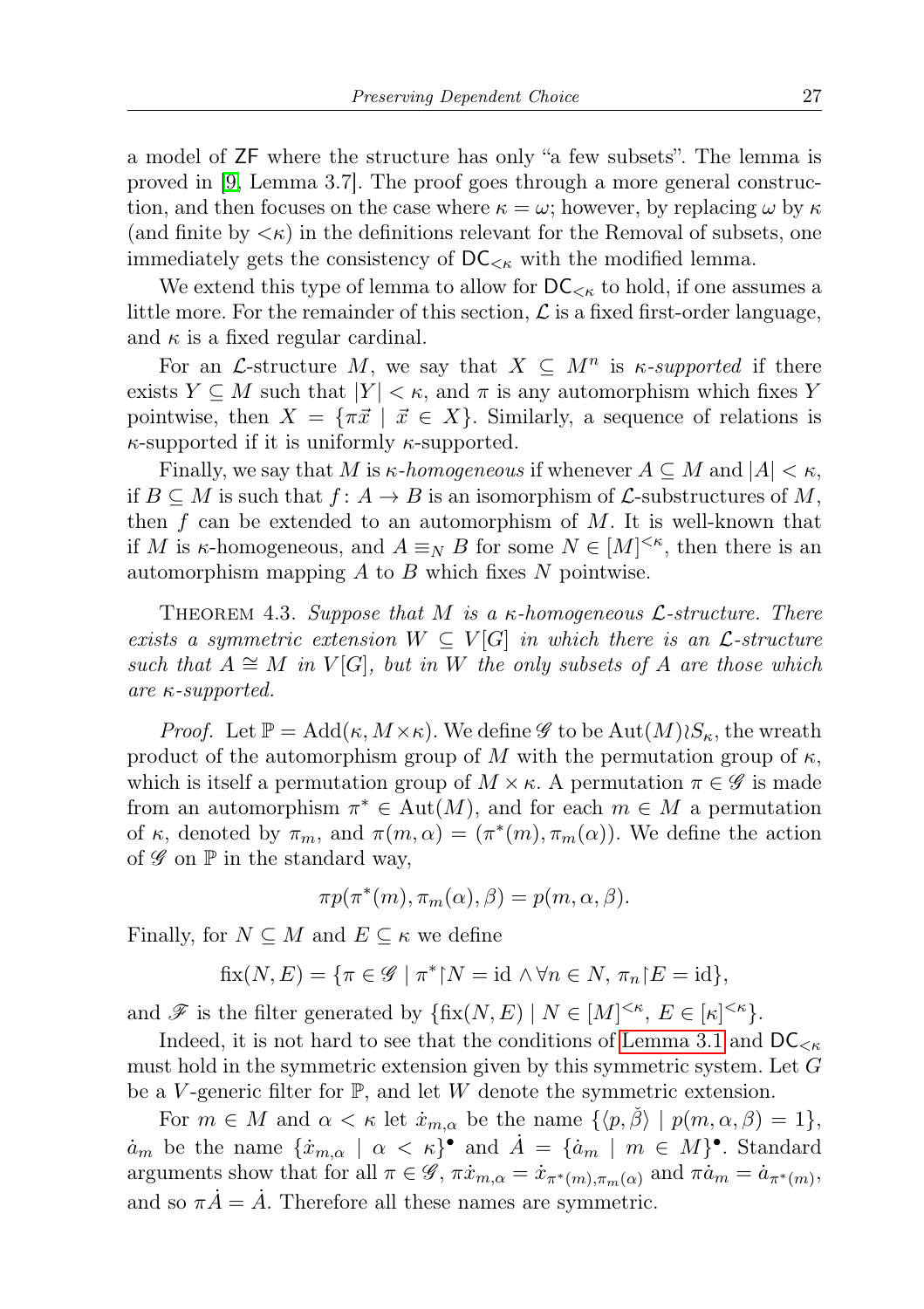Moreover, since the M-part of  $\pi \in \mathscr{G}$  is an automorphism, if R is a symbol in  $\mathcal{L}$ , then  $\{\dot{a}_{\vec{m}} \mid \vec{m} \in R^M\}^{\bullet}$  is symmetric, where  $\vec{m} = \langle m_i \mid i < \alpha \rangle$ and  $\dot{a}_{\vec{m}} = \langle \dot{a}_{m_i} | i \langle \alpha \rangle$ . In particular, in W there is a natural way of interpreting A as an L-structure, and clearly in  $V[G]$  we have  $A \cong M$  by  $m \mapsto a_m$ .

It remains to show that if  $B \subseteq A$  is in W, then B is  $[M]^{<\kappa}$ -supported. Let  $\dot{B}$  be a name for B in HS and  $fix(N, E) \subseteq sym(\dot{B})$ . If  $p \Vdash ``\dot{B}$  is not  $\kappa$ -suppported", then in particular N itself is not a support for B; then there is an automorphism  $\pi^*$  which fixes N pointwise and moves an element  $B$  outside of  $B$  itself. The problem is that this automorphism might be generic.

However, let  $a_m \in B$  and  $a_{m'} \notin B$  be such that there is an automorphism  $\sigma^*$  such that  $\sigma^*(a_m) = a_{m'}$ . In particular, m and m' have the same type over  $N$ . Since this statement is absolute to  $V$ , we can therefore assume without loss of generality that  $\sigma^* \in V$ , and there is a suitable  $\pi \in \mathscr{G}$  for which  $\pi^* = \sigma^*$ .

Moreover, we can assume that  $\pi_a$  and  $\pi_b$  are such that  $\pi_p$  is compatible with  $p$ , simply by ensuring the domains on the  $a$  and  $b$  coordinates of  $p$ become disjoint. Therefore,  $\pi p \Vdash \dot{a}_{m'} \in \dot{B}$ ; but since p and  $\pi p$  are compatible, this is impossible.  $\blacksquare$ 

We draw some easy corollaries. The first is that  $\kappa$ -amorphous sets are consistent with  $DC_{\leq \kappa}$ , where a set is  $\kappa$ -amorphous if it cannot be written as a union of two subsets neither of which is of size  $\lt \kappa$ .

COROLLARY 4.4. It is consistent with  $DC_{\leq \kappa}$  that there exists a set whose cardinality is not  $\langle \kappa, \rangle$  but every subset is either of size  $\langle \kappa \rangle$  or its complement is of size  $\lt \kappa$ .

The next corollary was proved by the author in [\[11\]](#page-10-13).

COROLLARY 4.5. It is consistent with  $DC_{\leq \kappa}$  that there is a vector space over any fixed field which is not generated by  $\lt$  x vectors, but any proper subspace has dimension  $\lt \kappa$ .

Taking a countable field and  $\kappa = \omega_1$  we obtain the following corollary.

COROLLARY 4.6. It is consistent with  $DC$  that there is an uncountable Abelian group such that all of its proper subgroups are countable.

REMARK 4.7. The reason we used  $\text{Add}(\kappa, M \times \kappa)$  and not  $\text{Add}(\kappa, M)$ is that we needed to create a better set-theoretic indiscernibility between the  $a_m$ 's. If one repeats the proof using only  $Add(\kappa, M)$ , then one discovers that sets such as  $\{a_m \mid 0 \in a_m\}$  enter the model, and they have nothing to do with being supported. However, doing that does offer one advantage of obtaining failures as subsets of the reals. So for example, one could  $Add(\omega, M)$